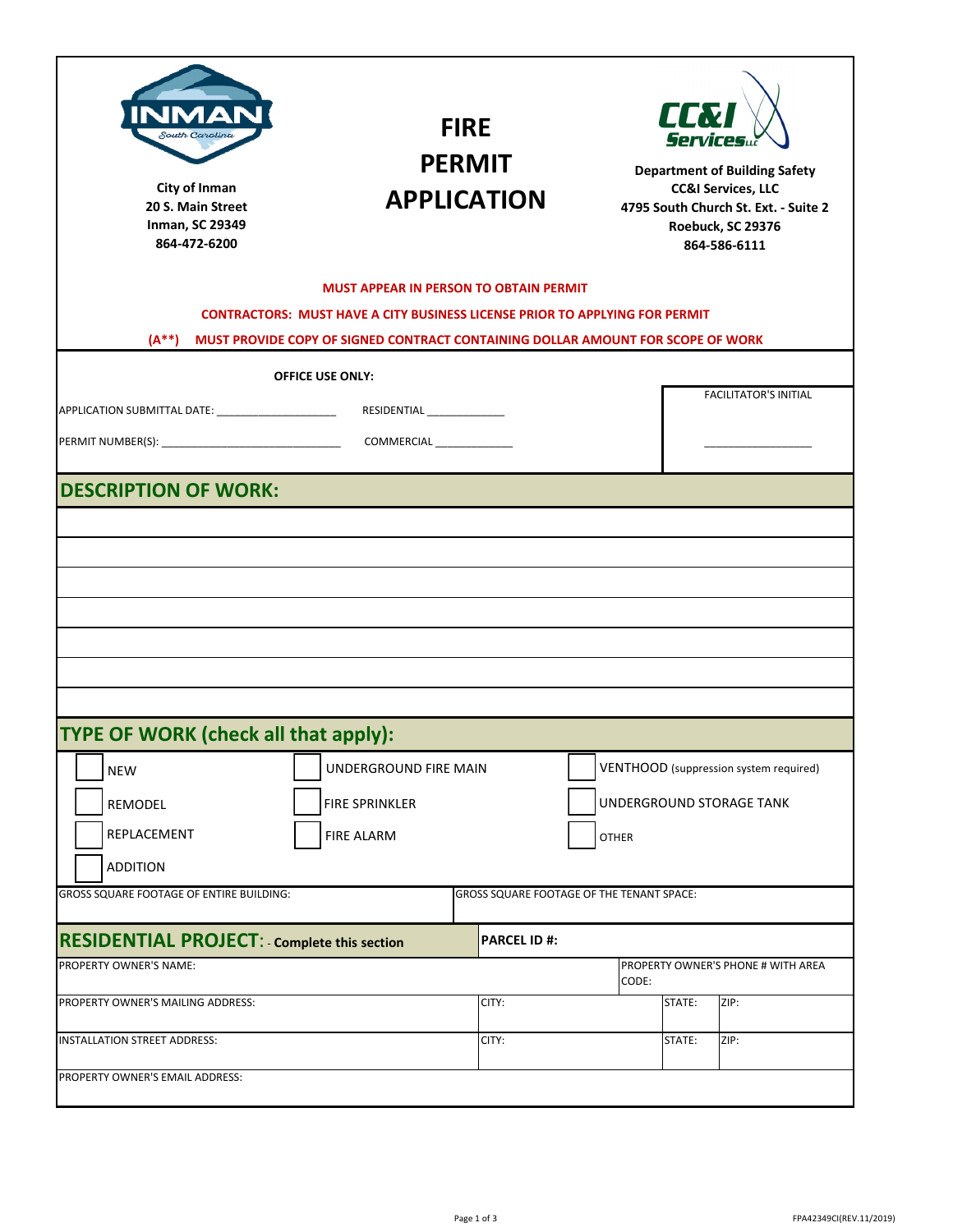| <b>COMMERCIAL PROJECT: - Complete this section</b>                                                                                                                                                                                                                                                                                                                       |                                 |                    | <b>PARCEL ID#:</b>                                          |                                                                       |        |                                             |
|--------------------------------------------------------------------------------------------------------------------------------------------------------------------------------------------------------------------------------------------------------------------------------------------------------------------------------------------------------------------------|---------------------------------|--------------------|-------------------------------------------------------------|-----------------------------------------------------------------------|--------|---------------------------------------------|
| <b>PROPERTY OWNER'S NAME:</b>                                                                                                                                                                                                                                                                                                                                            |                                 |                    |                                                             | CODE:                                                                 |        | PROPERTY OWNER'S PHONE # WITH AREA          |
| NAME OF BUSINESS/LESSEE:                                                                                                                                                                                                                                                                                                                                                 |                                 |                    | SHOPPING CENTER / DEVELOPMENT NAME:                         |                                                                       |        |                                             |
| <b>BUSINESS MAILING ADDRESS:</b>                                                                                                                                                                                                                                                                                                                                         |                                 |                    | CITY:                                                       |                                                                       | STATE: | ZIP:                                        |
| <b>INSTALLATION STREET ADDRESS:</b>                                                                                                                                                                                                                                                                                                                                      |                                 |                    | CITY:                                                       |                                                                       | STATE: | ZIP:                                        |
| PROPERTY OWNER'S EMAIL ADDRESS:                                                                                                                                                                                                                                                                                                                                          |                                 |                    |                                                             |                                                                       |        |                                             |
| <b>CONTRACTOR CONTACT INFORMATION:</b>                                                                                                                                                                                                                                                                                                                                   |                                 |                    |                                                             | <b>STATE LICENSE (LLR) #:</b>                                         |        |                                             |
| <b>BUSINESS NAME:</b>                                                                                                                                                                                                                                                                                                                                                    |                                 |                    | $D/B/A$ :                                                   |                                                                       |        |                                             |
|                                                                                                                                                                                                                                                                                                                                                                          |                                 |                    |                                                             |                                                                       |        |                                             |
| <b>BUSINESS MAILING ADDRESS:</b>                                                                                                                                                                                                                                                                                                                                         |                                 |                    | CITY:                                                       |                                                                       | STATE: | ZIP:                                        |
| <b>BUSINESS CONTACT'S NAME:</b>                                                                                                                                                                                                                                                                                                                                          |                                 |                    |                                                             | CODE:                                                                 |        | <b>BUSINESS OWNER'S PHONE # WITH AREA</b>   |
| <b>BUSINESS CONTACT'S EMAIL ADDRESS:</b>                                                                                                                                                                                                                                                                                                                                 |                                 |                    |                                                             | CODE:                                                                 |        | <b>BUSINESS CONTACT'S PHONE # WITH AREA</b> |
| <b>CONTRACT AMOUNT:</b>                                                                                                                                                                                                                                                                                                                                                  | $\overline{\boldsymbol{\zeta}}$ |                    | Yes, #:                                                     | Do you have a current business license?                               |        | No                                          |
| City of Inman<br><b>BUILDING CODES FEE SCHEDULE - EFFECTIVE December 5, 2019</b><br>For information on how to apply and calculate residential/commercial fees please<br>click on the link: www.cciservicesllc.com/inmanbuildingsafety Table 1 BVD Chart                                                                                                                  |                                 |                    |                                                             |                                                                       |        |                                             |
|                                                                                                                                                                                                                                                                                                                                                                          |                                 | <b>Fire Permit</b> |                                                             |                                                                       |        |                                             |
| <b>RESIDENTIAL</b>                                                                                                                                                                                                                                                                                                                                                       |                                 |                    |                                                             |                                                                       |        |                                             |
| <b>Construction Cost</b>                                                                                                                                                                                                                                                                                                                                                 |                                 |                    |                                                             |                                                                       |        |                                             |
|                                                                                                                                                                                                                                                                                                                                                                          |                                 |                    |                                                             | <b>TOTAL PERMIT FEE</b>                                               |        |                                             |
| <b>COMMERCIAL</b><br><b>Construction Cost</b>                                                                                                                                                                                                                                                                                                                            |                                 |                    |                                                             |                                                                       |        |                                             |
|                                                                                                                                                                                                                                                                                                                                                                          |                                 |                    |                                                             |                                                                       |        |                                             |
|                                                                                                                                                                                                                                                                                                                                                                          |                                 |                    |                                                             |                                                                       |        |                                             |
| \$100,000.00 - \$149,999.99\$420.00 plus \$3.25 per thousand over \$100,000                                                                                                                                                                                                                                                                                              |                                 |                    |                                                             |                                                                       |        |                                             |
| \$150,000.00 - \$199,99.99 \$525.00 plus \$2.50 per thousand over \$150,000                                                                                                                                                                                                                                                                                              |                                 |                    |                                                             |                                                                       |        |                                             |
|                                                                                                                                                                                                                                                                                                                                                                          |                                 |                    |                                                             | TOTAL PERMIT FEE                                                      |        |                                             |
| IN THE EVENT OF A REQUEST FOR CANCELLATION OR REFUND OF A PERMIT, IF GRANTED, THE MINIMUM PERMIT FEE (residential/commercial)<br>WILL BE NON-REFUNDABLE. ALL PERMITS EXPIRE 6 MONTHS (180 days) AFTER ISSUANCE OR LAST INSPECTION (Building, Mechanical,<br>Plumbing, Electrical, Fire). ONCE A PERMIT EXPIRES, ALL FEES ARE NON-REFUNDABLE, INCLUDING THE MININMUM FEE. |                                 |                    |                                                             |                                                                       |        |                                             |
| <b>RE-INSPECTION FEE</b><br>For 2nd and subsequent inspections \$53.00                                                                                                                                                                                                                                                                                                   |                                 |                    |                                                             | A 3% CONVENIENCE FEE WILL BE ADDED TO ALL CREDIT/DEBIT CARD PAYMENTS. |        |                                             |
| PERMIT RENEWAL &/or UPDATE FEE<br>\$53.00 per each renewal.                                                                                                                                                                                                                                                                                                              |                                 |                    | THERE WILL BE A \$30.00 SERVICE FEE ON ALL RETURNED CHECKS. |                                                                       |        |                                             |